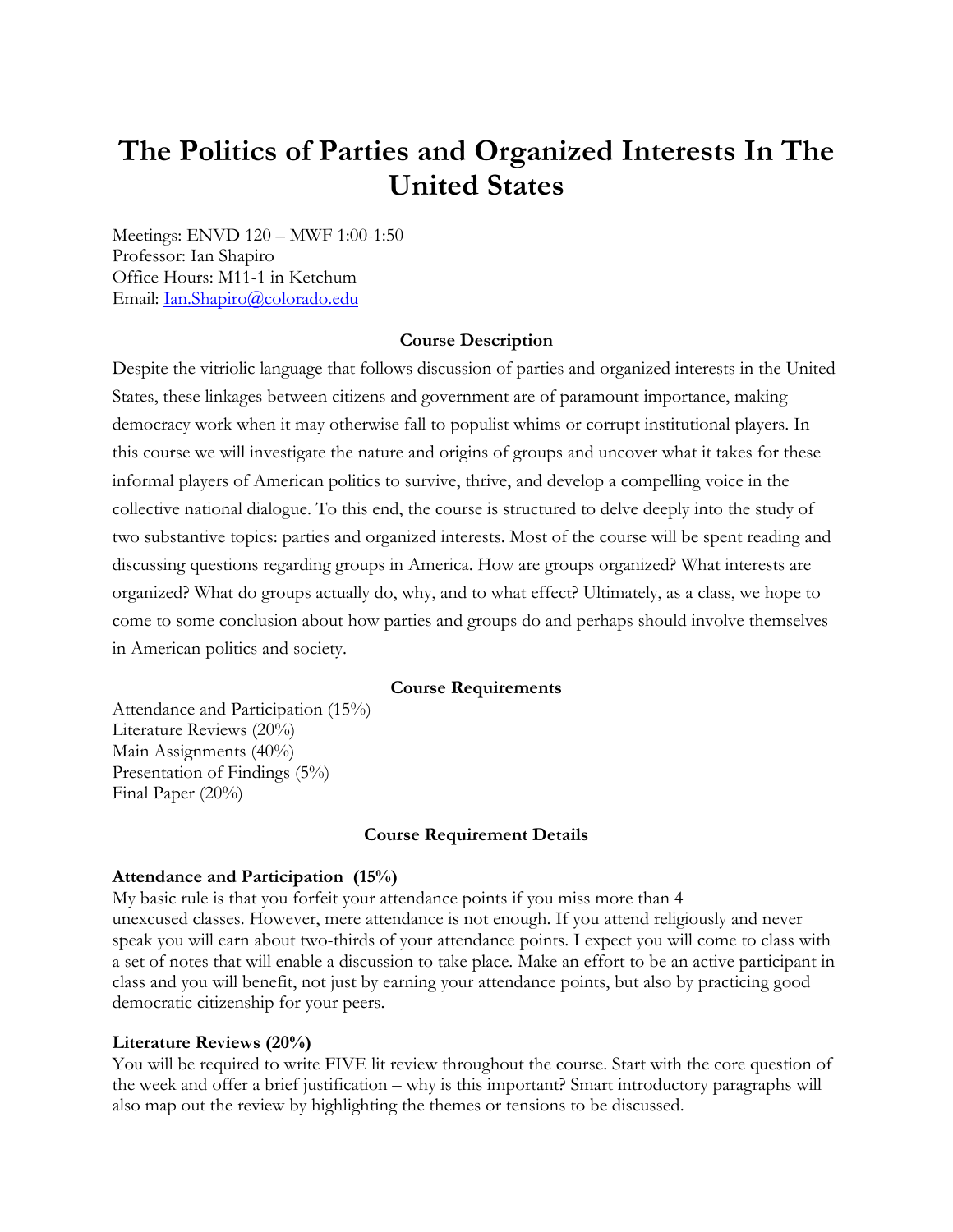The goal of the literature review is to map the major questions, theories, and findings of the literature, highlighting its significance – what big theories does it confirm, what aspects of democracy does the literature help us understand, etc. Essentially, what has lead to disparate findings and what do we know? Comment on any significant gaps left in the literature, as far as you can tell, or methodological problems you can discern.

Especially good reviews will close by (briefly!) posing directions for the literature to travel next – the next set of questions, methods to employ, etc.

Each review is to be 1 single-spaced page in length with 1-inch margins and either Times New Roman or Garamond font. As in any paper, include appropriate citations using the approved in-text citation style (see the Political Science Paper Style Guide).

In each review, you will not be able to use names in the text (outside of parenthetical citations, which are obviously a must), no references to article or book titles, no quotations, and no use of "some/one/another/this/that/(etc.) authors/articles/research." You therefore must write about the conversation of ideas between the authors. You will also incorporate all readings from within the scope of the review as listed in the covered dates.

These reviews encourage you to read since you cannot complete them without having a good understanding of the pieces and how they relate to each other. Do not underestimate of the time these will take you.

## **Main Assignments (40%)**

Each student will be required to complete the first assignment as written. Students will then complete one of four optional assignments.

# **Assignment 1: Why do people express interest in/join/remain in associations?**

Design and execute a study using CU students as examples given the vibrant organizational bazaar in which you are situated. That is, I want you to find and study a student group on campus. Write a paper under 10 pages using your interview/survey data of your chosen group to comment on the relevant interest group literature. Be sure also to comment on the integrity of your study – what are the limitations of your study? How might the results of your study be qualified? And think about the broader ramifications for the interest system (regarding representativeness and representation) of what you find at the individual level. We'll talk about the content of this paper more in class, but the basic structure will resemble a full research paper: it will start with a research question, review the literature and develop a theory (of course you can draw on your short LRs!), discuss how the theory will be tested (how are data gathered, what questions are to be asked?), present results, and draw conclusions. The study should be firmly grounded in the debates the literature highlight and the ones suggested in class discussion.

# **Assignment 2.**

Assignment 2 will have you move beyond the course literature by interacting with a real world scenario of party and interest group pressures. The components of the paper include a research question, theory development, presentation of evidence, recognition of alternative solutions, and conclusion. The substance of the assignment will follow a "choose your own adventure format". I would like each student to choose (1) the failed repeal of the Affordable Care Act or (2) the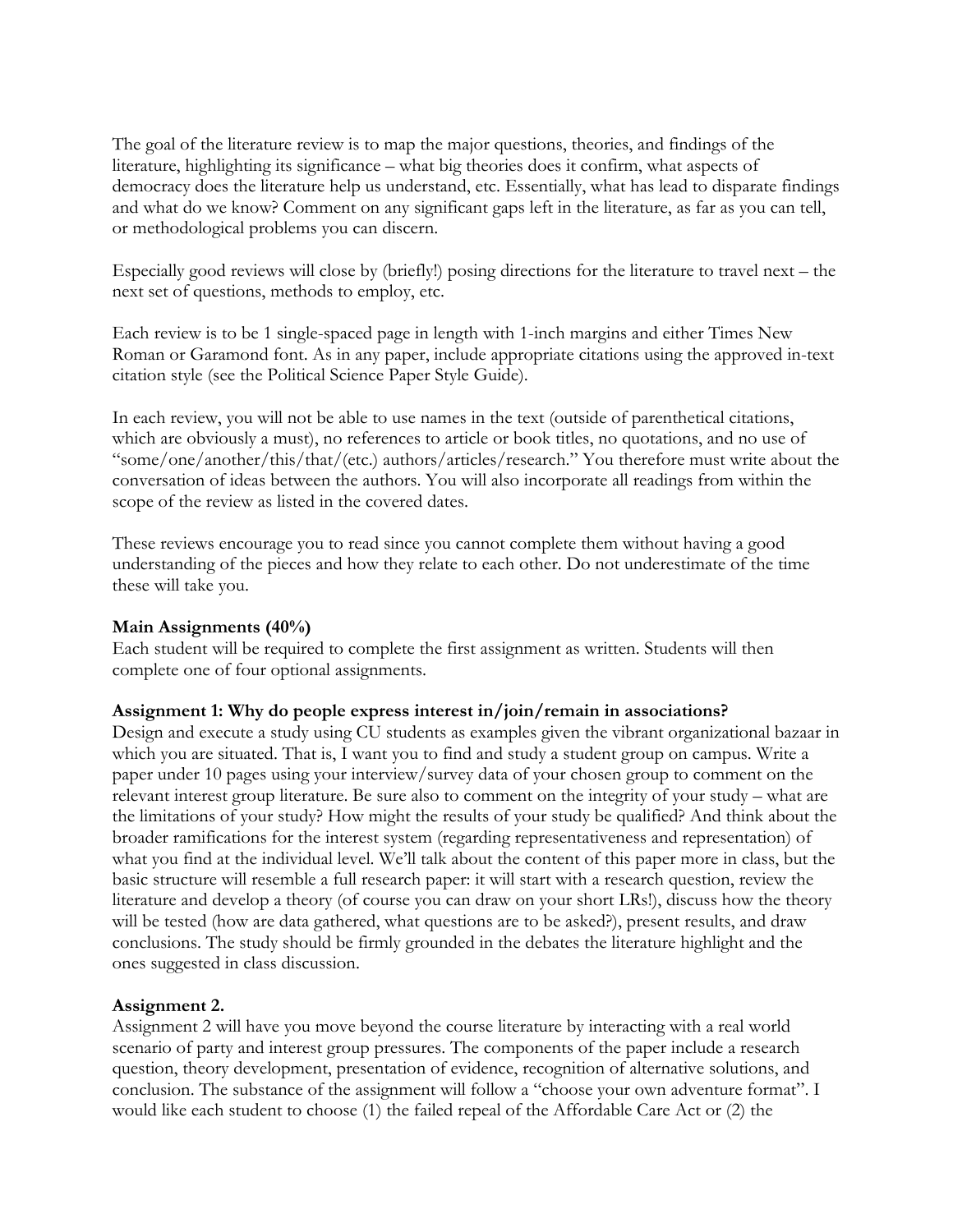successful passage of GOP tax reform. Then I would like students to study the events leading up to the failure/passage of these legislative endeavors through the lens of either political parties or the interest group system. You will sign up for these options in class in order to make sure not every student has the same adventure. We will discuss this assignment in more detail as we get further in the semester.

# **Option 1: Parties/ACA Option 2: Parties/ Tax Option 3: Groups/ACA Option 4: Groups/ TAX**

# **Final Assignment**

The Final will not be taken in class. Instead you will be asked to use the content and skills acquired in this class to review an academic paper dealing in parties and organized interests (the linkage institutions of democratic theory). More details as we get closer to the final. For now, know that I will assign multiple papers you may comment on and they will not be directly from the syllabus.

# **Grading Expectations**

 $\odot$  An 'A' paper presents a clear question and justifies it, articulates clear, appropriate, and creative hypotheses (or arguments), presents a clear design and offers reasons for gathering appropriate evidence to test the hypotheses (or arguments), analyzes the evidence in a clear, organized, and systematic fashion, and thinks broadly about the implications of the findings. If appropriate, it uses relevant and sufficient sources, appropriately cited and referenced.

 $\Theta$  A 'B' paper misses at least one of A paper categories or presents a muddied version of A paper characteristics. It might be a solid piece except for doing some of the following: presents a hypothesis but may not be completely logical or organized in analyzing evidence regarding that hypothesis; has writing problems; is sloppy in presentation; has the bare minimum of sources; or fails to properly cite information. Or it may merely have a less clear question, weaker justification, etc.

 $\Theta$  A 'C' paper misses several of the A paper categories. It might have no clear question, unclear hypotheses, may not investigate a question in much depth, might have logical or organizational flaws, might have significant writing problems, might have the bare minimum of sources, or no consistent citation of sources.

 $\bullet^*$  A 'D' paper combines serious logical flaws, superficiality, and writing problems.

An 'F' paper fails to display much of any thought or effort on your part.

**NOTE:** Almost all articles on the Weekly Schedule are available in an online database. I use Jstor and Google Scholar. Both are free and available for use while on the University network. If they are not available here, I will suggest where they might be found or I will distribute them to you in a timely fashion (tbd=to be distributed).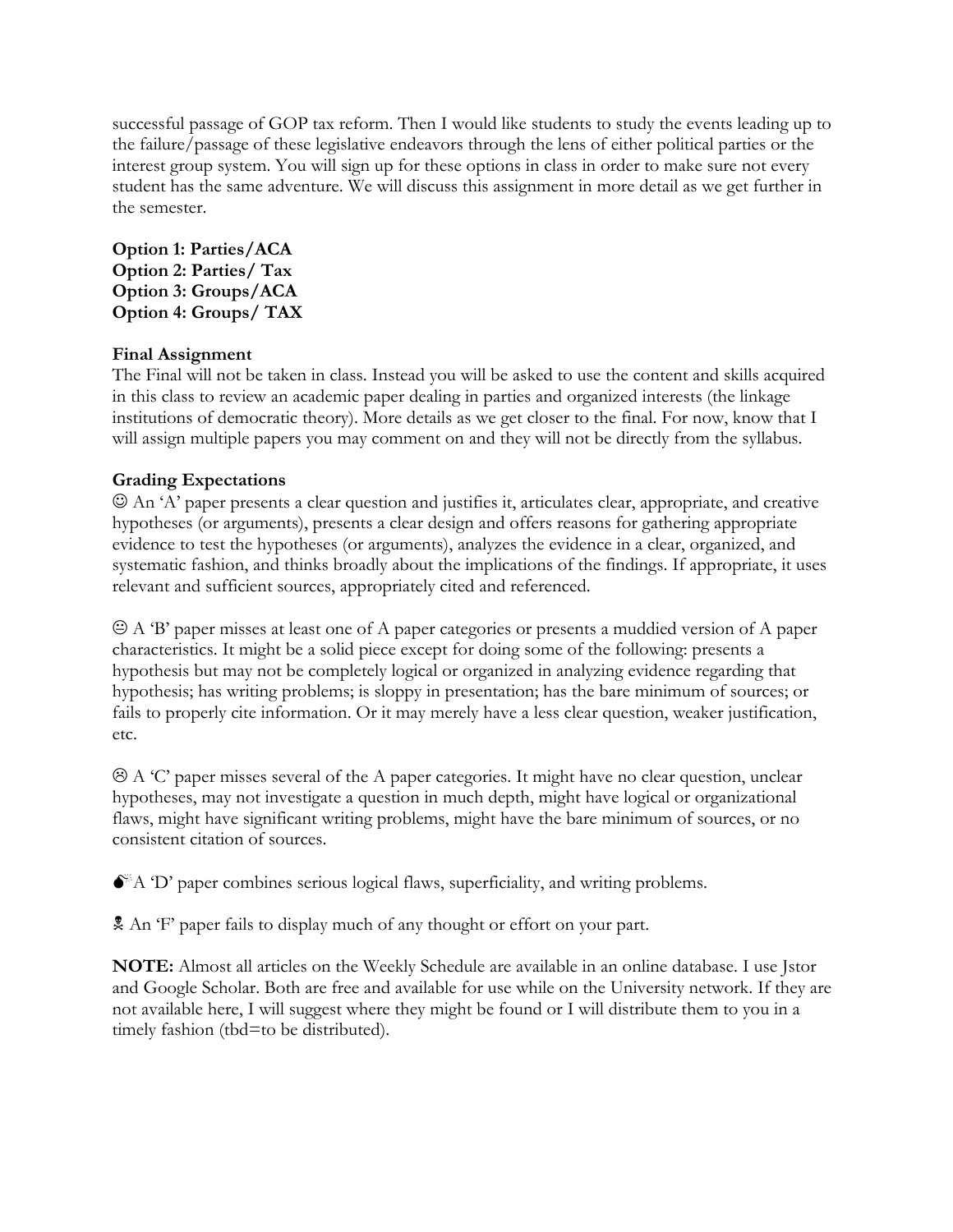**Overview:** There are three broad units of the course. The first considers the concept and inception of political linkages (read parties and groups). The second unit addresses their function as aggregators and mediators between the public and governing institutions. The third unit observes what actions parties and group take to be successful in converting preferences into policy.

| Week and Topics                                                               | Readings                                                                                                                                                        | Due Dates |
|-------------------------------------------------------------------------------|-----------------------------------------------------------------------------------------------------------------------------------------------------------------|-----------|
| 1.15                                                                          | M: MLK No Class                                                                                                                                                 | $F-LR$    |
| What is the role of<br>groups in Democracy?                                   | W: Syllabus Day!                                                                                                                                                |           |
|                                                                               | F: Madison, James. 1787. "Federalist10: The Utility of the                                                                                                      |           |
|                                                                               | Union as a Safeguard Against Domestic Faction and                                                                                                               |           |
|                                                                               | Insurrection (continued)."                                                                                                                                      |           |
|                                                                               | F: Tocqueville, Alexis de. 1840. Democracy in America,                                                                                                          |           |
|                                                                               | Book 2. "Chapter 5: Of the Use Which the Americans                                                                                                              |           |
|                                                                               | Make of Public Associations in Civil Life." Pp. 129-134.                                                                                                        |           |
|                                                                               | "Chapter 7: Relation of Civil to Political Associations."                                                                                                       |           |
|                                                                               | Pp. 140-146.                                                                                                                                                    |           |
| 1.22 Why do parties                                                           | M: Lecture                                                                                                                                                      | $F-LR$    |
| exist in the American<br>Political System? Do<br>parties change over<br>time? | W: Aldrich, John H. 1995. Why Parties? The Origin and<br>Transformation of Political Parties in America. Chicago:<br>University of Chicago Press. Chapters 1-2. |           |
|                                                                               | W: Fiorina, Morris P. 1980. "The Decline of Collective<br>Responsibility in American Politics." Daedalus 109:25-<br>45.                                         |           |
|                                                                               | F: Schlesinger, James. 1985. "The New American Political<br>Party." American Political Science Review 79(4): 1152-<br>1169.                                     |           |
|                                                                               | F: Miller, Gary, and Norman Schofield. 2003. "Activists<br>and Partisan Realignment in the United States." American<br>Political Science Review 97(2): 245-260. |           |
| 1.29 How do parties and<br>groups form, grow, and<br>maintain membership?     | M: Salisbury, Robert H.1969. "An exchange theory of                                                                                                             | $F-LR$    |
|                                                                               | interest groups." Midwest Journal of Political Science                                                                                                          |           |
|                                                                               | $13(1): 1-32.$                                                                                                                                                  |           |
|                                                                               | Moe, Terry M. 1981. "Toward a broader view of interest                                                                                                          |           |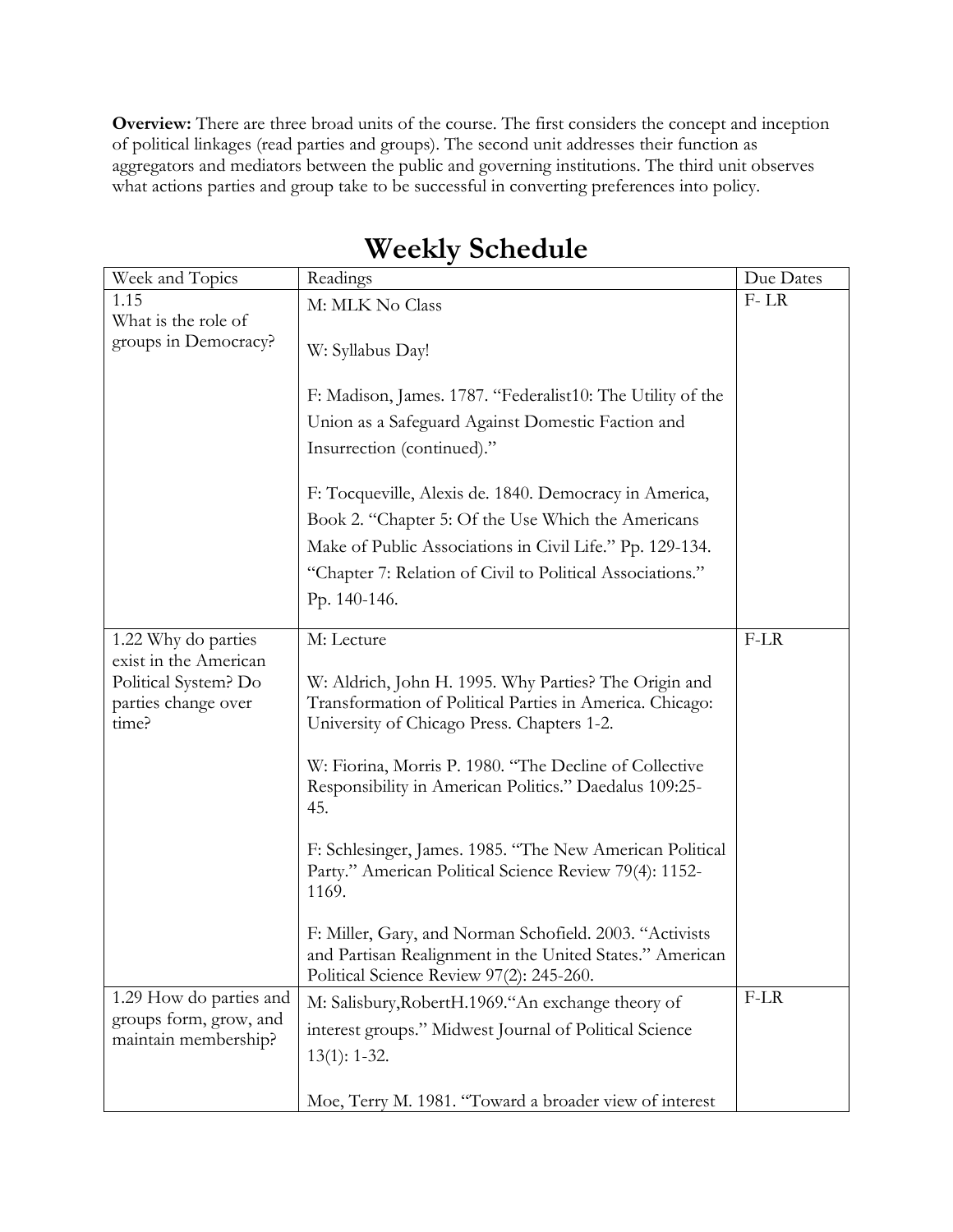|                                                                          | groups." The Journal of Politics 43(2): 531-43.                                                                                                                                                            |        |
|--------------------------------------------------------------------------|------------------------------------------------------------------------------------------------------------------------------------------------------------------------------------------------------------|--------|
|                                                                          | W: Walker, J. 1983. "The Origins and Maintenance of<br>Interest Groups in America." American Political Science<br>Review. 77:390-406.                                                                      |        |
|                                                                          | F: Nicholson, Stephen P. "Polarizing cues." American<br>Journal of Political Science 56.1 (2012): 52-66.                                                                                                   |        |
| 2.5 What forces govern                                                   | M: Lecture                                                                                                                                                                                                 | F-LR   |
| the composition of the                                                   |                                                                                                                                                                                                            |        |
| American Party and                                                       | M: Lowery, David and Virginia Gray. 1995. "The                                                                                                                                                             |        |
| <b>Interest Representation</b>                                           | Population Ecology of Gucci Gulch, or the Natural                                                                                                                                                          |        |
| system?                                                                  | Regulation of Interest Group Numbers in the American                                                                                                                                                       |        |
|                                                                          | States." American Journal of Political Science 39(1): 1-29.                                                                                                                                                |        |
|                                                                          | W: Schlozman, Kay Lehman. 1984. "What Accent the                                                                                                                                                           |        |
|                                                                          | Heavenly Chorus? Political Equality and the American                                                                                                                                                       |        |
|                                                                          | Pressure System." Journal of Politics 46(4): 1006-32.                                                                                                                                                      |        |
|                                                                          | F: Amanda Skuldt. Could a third-party candidate win the<br>U.S. presidency? That's very unlikely. Monkey Cage Blog.<br><b>Washington Post</b>                                                              |        |
| 2.12 Does the interest<br>system represent the<br>American people?       | M: Gray, Virginia, and David Lowery. "A niche theory of<br>interest representation." The Journal of Politics 58.1 (1996):<br>91-111.                                                                       | $F-LR$ |
|                                                                          | W: Heinz, John P., Edward O. Laumann, Robert H.                                                                                                                                                            |        |
|                                                                          | Salisbury, and Robert L. Nelson. 1990. "Inner Circles or                                                                                                                                                   |        |
|                                                                          | Hollow Cores? Elite Networks in National Policy                                                                                                                                                            |        |
|                                                                          | Systems." The Journal of Politics 52(2): 356-90.                                                                                                                                                           |        |
|                                                                          | F: Selection of blog posts/podcasts. To be determined.                                                                                                                                                     |        |
| 2.19                                                                     | Assignment 1 Presentations                                                                                                                                                                                 | A1 Due |
|                                                                          |                                                                                                                                                                                                            | Monday |
| 2.26<br>Do parties succeed at<br>representing the public's<br>interests? | M: Stimson, James A., Michael B. MacKuen, and Robert<br>S. Erikson. "Dynamic representation." American Political<br>Science Review 89.3 (1995): 543-565.                                                   | F-LR   |
|                                                                          | M: Canes-Wrone, Brandice, David Brady, and John<br>Cogan. 2002. "Out of Step, Out of Office: Electoral<br>Accountability and House Members' Voting." American<br>Political Science Review 96(01): 127-140. |        |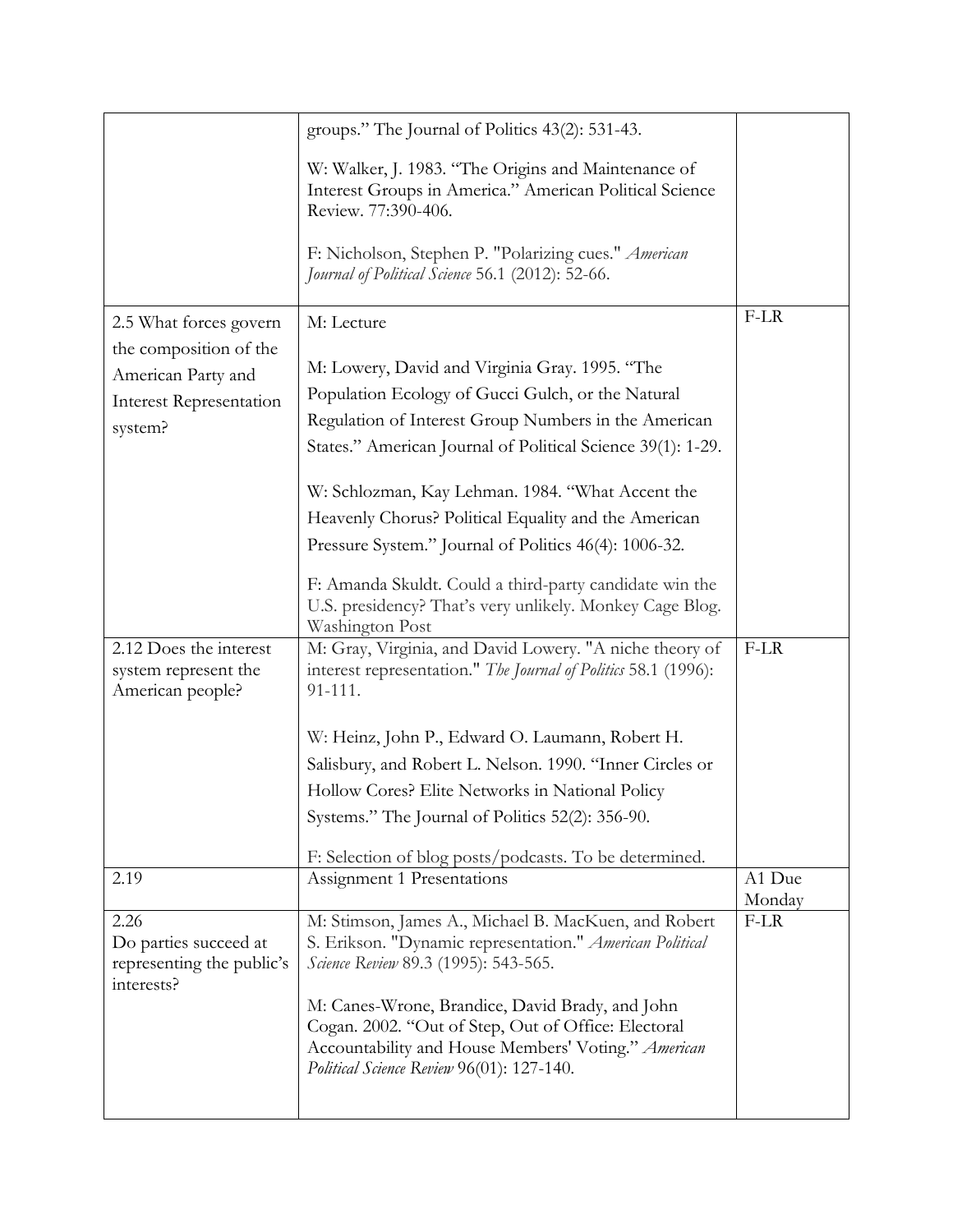|                                     | W: Mayhew, David R. 2000. "Electoral Realignments."                                          |        |
|-------------------------------------|----------------------------------------------------------------------------------------------|--------|
|                                     | Annual Review of Political Science 3:449-74.                                                 |        |
|                                     |                                                                                              |        |
|                                     | W: Coleman, J. 1999. "Unified Government, Divided                                            |        |
|                                     | Government, and Party<br>Responsiveness." American Political Science Review.                 |        |
|                                     | 93:821-35.                                                                                   |        |
|                                     |                                                                                              |        |
|                                     | F: Snyder, James and Michael Ting. 2002. "An                                                 |        |
|                                     | Informational Rationale for Political Parties." American                                     |        |
|                                     | Journal of Political Science 46(1): 90-110.                                                  |        |
| 3.5 Does America have               |                                                                                              | $F-LR$ |
| a political                         | M: Lecture                                                                                   |        |
| knowledge/participation<br>problem? |                                                                                              |        |
|                                     | M: "What the Public Knows — In Pictures, Words, Maps<br>and Graphs." Pew Research.           |        |
|                                     |                                                                                              |        |
|                                     |                                                                                              |        |
|                                     | W: Galston, William A. "Political knowledge, political                                       |        |
|                                     | engagement, and civic education." Annual review of political<br>science 4.1 (2001): 217-234. |        |
|                                     |                                                                                              |        |
|                                     | F: Prior, Markus. "News vs. entertainment: How                                               |        |
|                                     | increasing media choice widens gaps in political                                             |        |
|                                     | knowledge and turnout." American Journal of Political                                        |        |
|                                     | Science 49.3 (2005): 577-592.                                                                |        |
|                                     |                                                                                              |        |
| 3.12 How groups<br>help/harm civic  | M: Lecture                                                                                   | $F-LR$ |
| engagement.                         | W: Lupia, Arthur. "Shortcuts versus encyclopedias:                                           |        |
|                                     | Information and voting behavior in California insurance                                      |        |
|                                     | reform elections." American Political Science Review 88.1                                    |        |
|                                     | $(1994): 63-76.$                                                                             |        |
|                                     |                                                                                              |        |
|                                     | W: Arceneaux, Kevin, and Robin Kolodny. "Educating                                           |        |
|                                     | the least informed: Group endorsements in a grassroots                                       |        |
|                                     | campaign." American Journal of Political Science 53.4 (2009):<br>755-770.                    |        |
|                                     |                                                                                              |        |
|                                     | F: Small, in class assignment. Details to come.                                              |        |
| 3.19 How parties                    | M: APSA Committee on Political Parties. 1950. "A                                             | $F-LR$ |
| help/harm civic                     | Report of the Committee on Political Parties." American                                      |        |
| engagement?                         | Political Science Review44 (3, Part 2): i-xii, 1-99.                                         |        |
|                                     | W: Layman, Geoffrey C., and Thomas M. Carsey. "Party                                         |        |
|                                     | polarization and" conflict extension" in the American                                        |        |
|                                     | electorate." American Journal of Political Science (2002): 786-                              |        |
|                                     | 802.                                                                                         |        |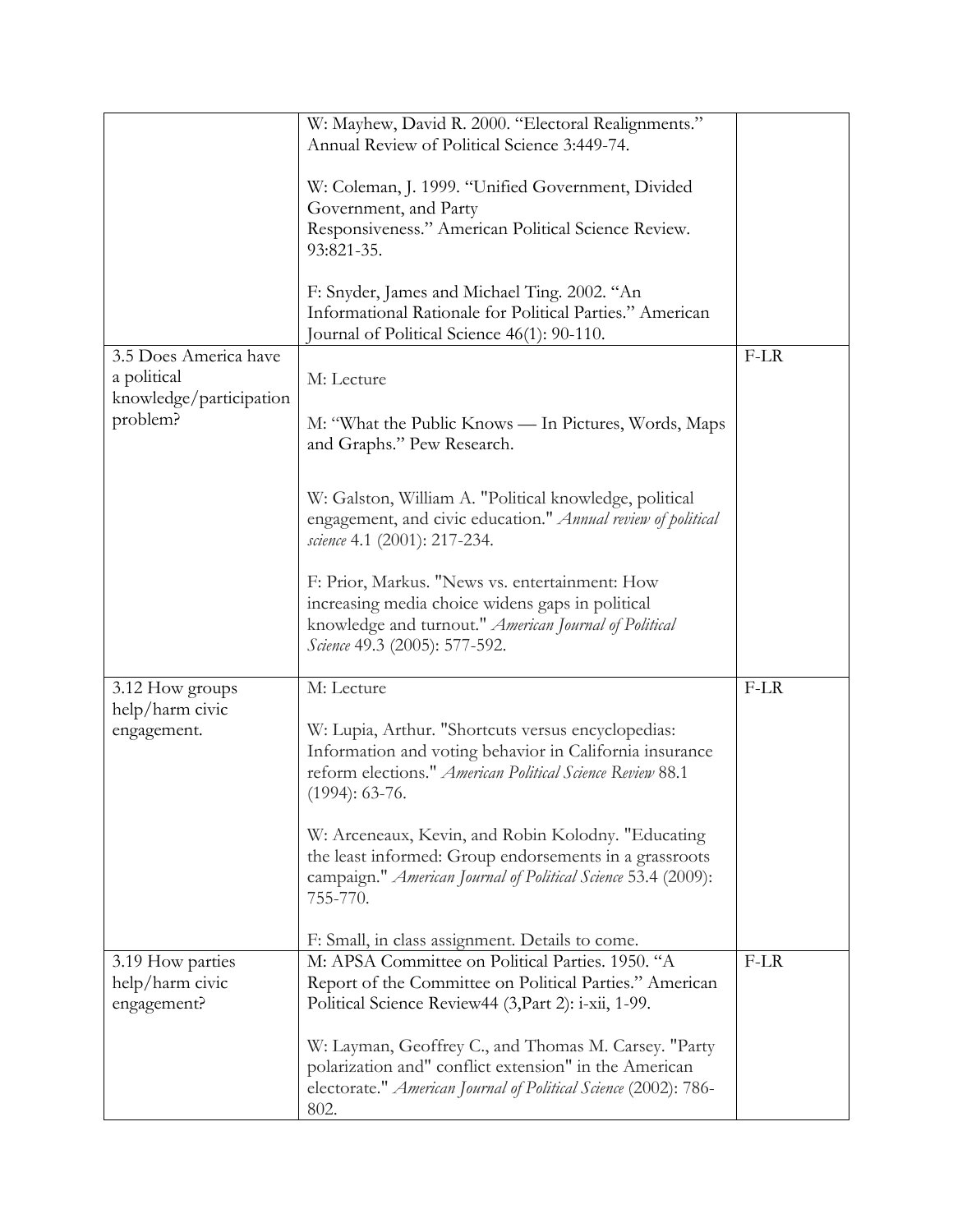|                                             | W: Dancey, Logan, and Geoffrey Sheagley. "Heuristics<br>behaving badly: party cues and voter<br>knowledge." American Journal of Political Science 57.2 (2013):<br>312-325.<br>F: Jonathan Ladd. "Negative partisanship may be the                                            |        |
|---------------------------------------------|------------------------------------------------------------------------------------------------------------------------------------------------------------------------------------------------------------------------------------------------------------------------------|--------|
|                                             | most toxic form of polarization" June 2. 2017                                                                                                                                                                                                                                |        |
| 3.26                                        | SPRING BREAK NO CLASS. Relax and think about A2                                                                                                                                                                                                                              |        |
| 4.2                                         | Ian Out! MPSA conference in Chicago. No class work on<br>A2                                                                                                                                                                                                                  |        |
| 4.9                                         | Assignment 2 Presentations                                                                                                                                                                                                                                                   | A2 Due |
|                                             |                                                                                                                                                                                                                                                                              | Monday |
| 4.16<br>What do Groups do in<br>Washington? | M: Hall, Richard D., and Frank W. Wayman. 1990.<br>"Buying Time: Moneyed Interests and the Buying of<br>Mobilization of Bias in Congressional Committees."<br>American Political Science Review 84:797-820.                                                                  | $F-LR$ |
|                                             | W: Schlozman, Kay Lehman and John T. Tierney. 1983.                                                                                                                                                                                                                          |        |
|                                             | "More of the Same: Washington Pressure Activity in a                                                                                                                                                                                                                         |        |
|                                             | Decade of Change." Journal of Politics 45(2): 351-77.                                                                                                                                                                                                                        |        |
|                                             | W: Hojnacki, Marie and David C. Kimball. 2001. "PAC<br>Contributions and Lobbying Contacts in Congressional                                                                                                                                                                  |        |
|                                             | Committees." Political Research Quarterly 54(1): 161-80.<br>F: Take The Money And Run. This American Life<br>(Podcast).                                                                                                                                                      |        |
| 4.23 What do political                      | M: Lecture                                                                                                                                                                                                                                                                   | $F-LR$ |
| parties do in<br>Washington?                | M: Jones, David R. "Party polarization and legislative<br>gridlock." Political Research Quarterly 54.1 (2001): 125-141.                                                                                                                                                      |        |
|                                             | W: Tam Cho, Wendy K., and James H. Fowler.<br>"Legislative success in a small world: Social network<br>analysis and the dynamics of congressional<br>legislation." The Journal of Politics72.1 (2010): 124-135.<br>F: Why politics needs more conflict, not less. Ezra Klein |        |
|                                             | Show.                                                                                                                                                                                                                                                                        |        |
| 4.30                                        | Ian's Grab Bag of relevant blog posts and podcasts. To<br>Be distributed.                                                                                                                                                                                                    |        |
| 5.5 Finals                                  | Due date is to be determined.                                                                                                                                                                                                                                                |        |